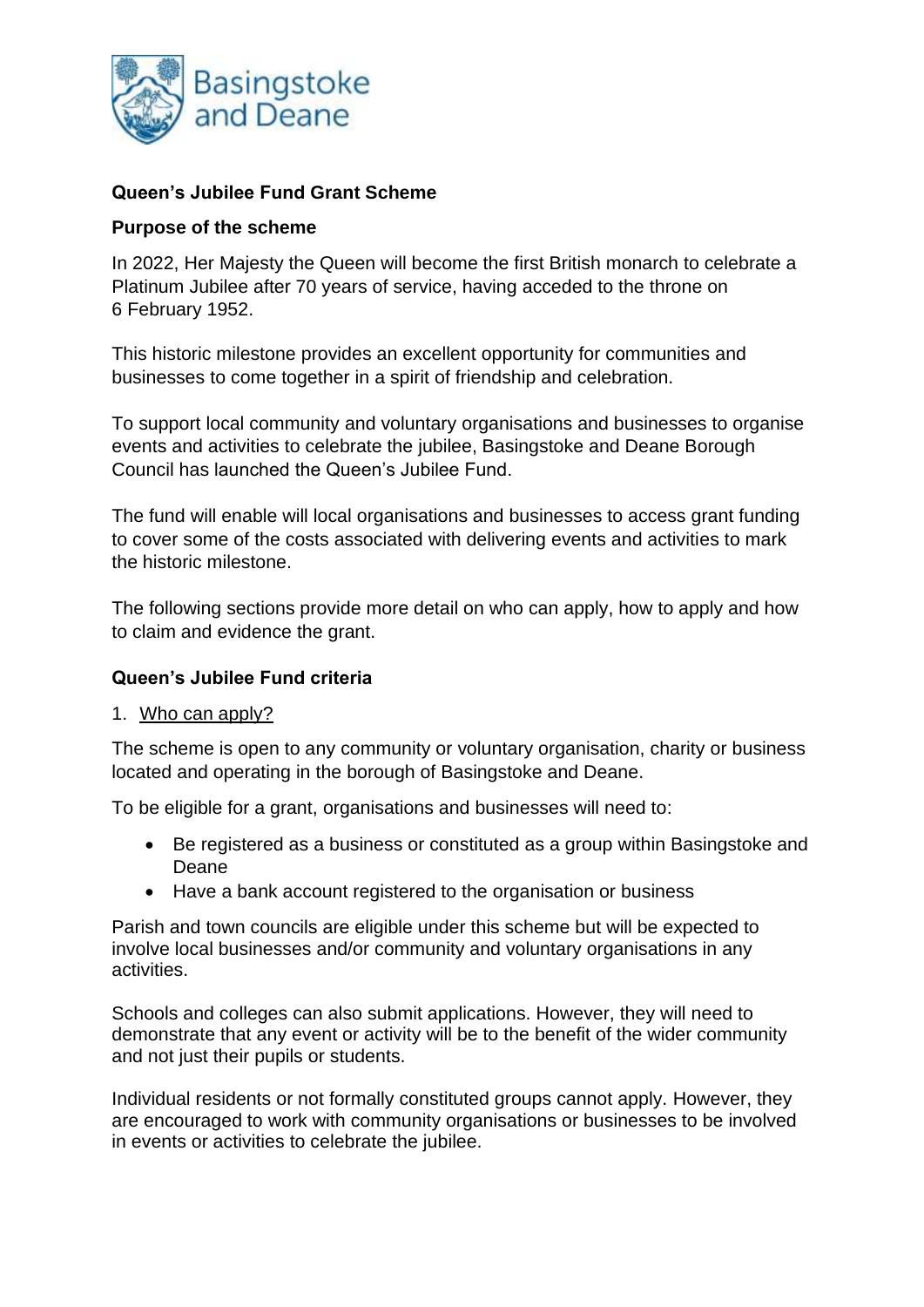Organisations and business are encouraged to work with local artists and arts organisations. The council's Economy and Culture team can help with facilitating contacts and connections.

 basis and subject to the availability of funds. Being an eligible business or Please note that the grants are discretionary, available on a first come, first serve community group does not give any automatic entitlement to a grant.

# 2. How much can I apply for?

The scheme will operate as follows:

- • For community and voluntary organisations, grants of up to £500 are available for single applications and up to £1,000 for joint applications bringing together two or more organisations
- • For businesses, grants of up to £1,000 are available for applications bringing together three or more businesses. Applicants will need to demonstrate that the funding will be used to deliver activities that will benefit the wider town/village centre or high street and not solely the business itself**.**

## 3. What will the grant cover?

The scheme is aimed at supporting businesses and community and voluntary organisations to organise and deliver events and activities and celebrate the jubilee. Applications for any other event or activity that is not associated with the jubilee will not be considered.

 expenditure. Please note that this list is not exhaustive and you will need to The funding can be used to cover the following types of activities and describe in detail what you intend to use the funding for in the application form.

Examples of activities eligible under the scheme:

- Street parties, afternoon teas, picnics and fetes
- Temporary art installations
- Outdoor or indoor performances and walkabouts
- Arts or craft community workshops to create items to celebrate the jubilee

Examples of expenditure eligible under the scheme:

- Hire or purchase of equipment to run the event such as tables and chairs, marquees and gazebos, etc.
- Hire or purchase of supplies to run the event such as food items, arts materials, crockery, etc.
- Performance, artists and entertainment costs
- Public liability insurance
- Decorations such as flags, bunting, etc.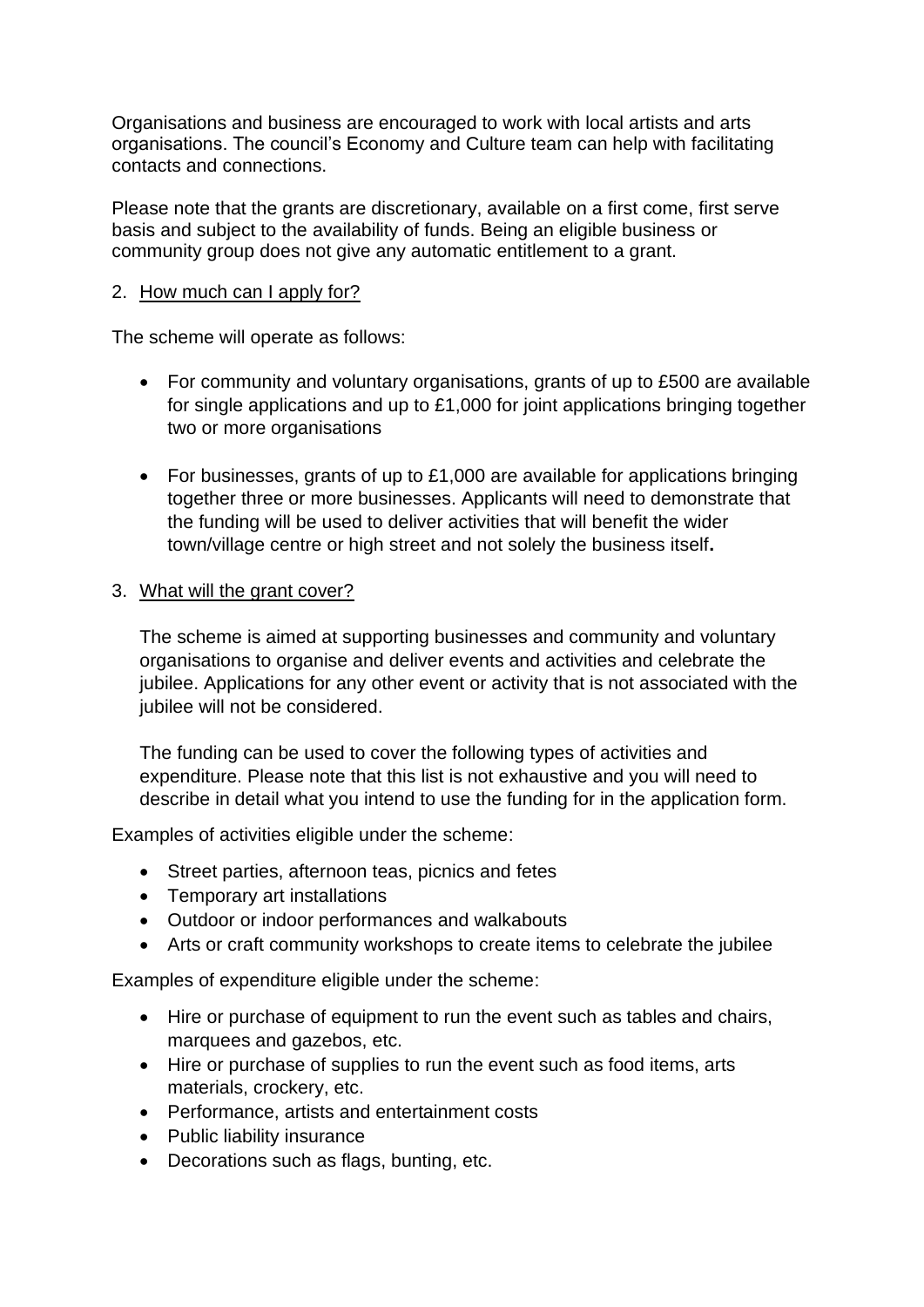When planning your activities, please consider their impact on the environment and whenever possible use sustainable materials and avoid single use plastics.

## 4. When can I organise my events or activities?

 Funding is available for activities to celebrate the Queen's Jubilee that will take place between May and September 2022.

# 5. How do I apply and what information must be provided?

 Applicants will need to complete an application form providing details of the organisation or business and what the funding will be used for.

 constitution to demonstrate they are formally constituted. Community and voluntary sector organisations will need to provide a copy of their

Businesses will need to provide relevant registration numbers.

 Please note that grants cannot be used to fund equipment that has already been purchased prior to a grant offer being made.

## 6. When can I apply?

The scheme will be open for applications until 29April 2022. Any application received beyond this date will not be processed.

Applications will be processed on a first come first served basis.

# 7. What conditions must be satisfied?

- • The grant is solely for organisations and businesses located and operating in the borough of Basingstoke and Deane
- All activities must take place within the borough of Basingstoke and Deane
- Businesses must be trading and not be struck off or in liquidation
- Community and voluntary organisations must be formally constituted
- • Grants must only be used for the purposes detailed above and as declared in the application form After the events or activities have been delivered, applicants will need to submit a short update report describing the activities that took place, the number of people engaged and provide a breakdown and proof of expenditure. Any unspent grant funding will need to be refunded to the council.

## 8. Health and safety considerations

 will be expected to carry out a risk assessment. Advice and guidance on how to Ensuring the safety of the participants in activities will be essential and organisers organise an event safely is available at [Events \(basingstoke.gov.uk\)](https://www.basingstoke.gov.uk/events) 

 Any event or activity that will take place on public land will be subject to authorisation by Basingstoke and Deane Borough Council. An application to hold an event on public land will need to be submitted. More information is available at [Event application \(basingstoke.gov.uk\)](https://www.basingstoke.gov.uk/event-application-landing-page)